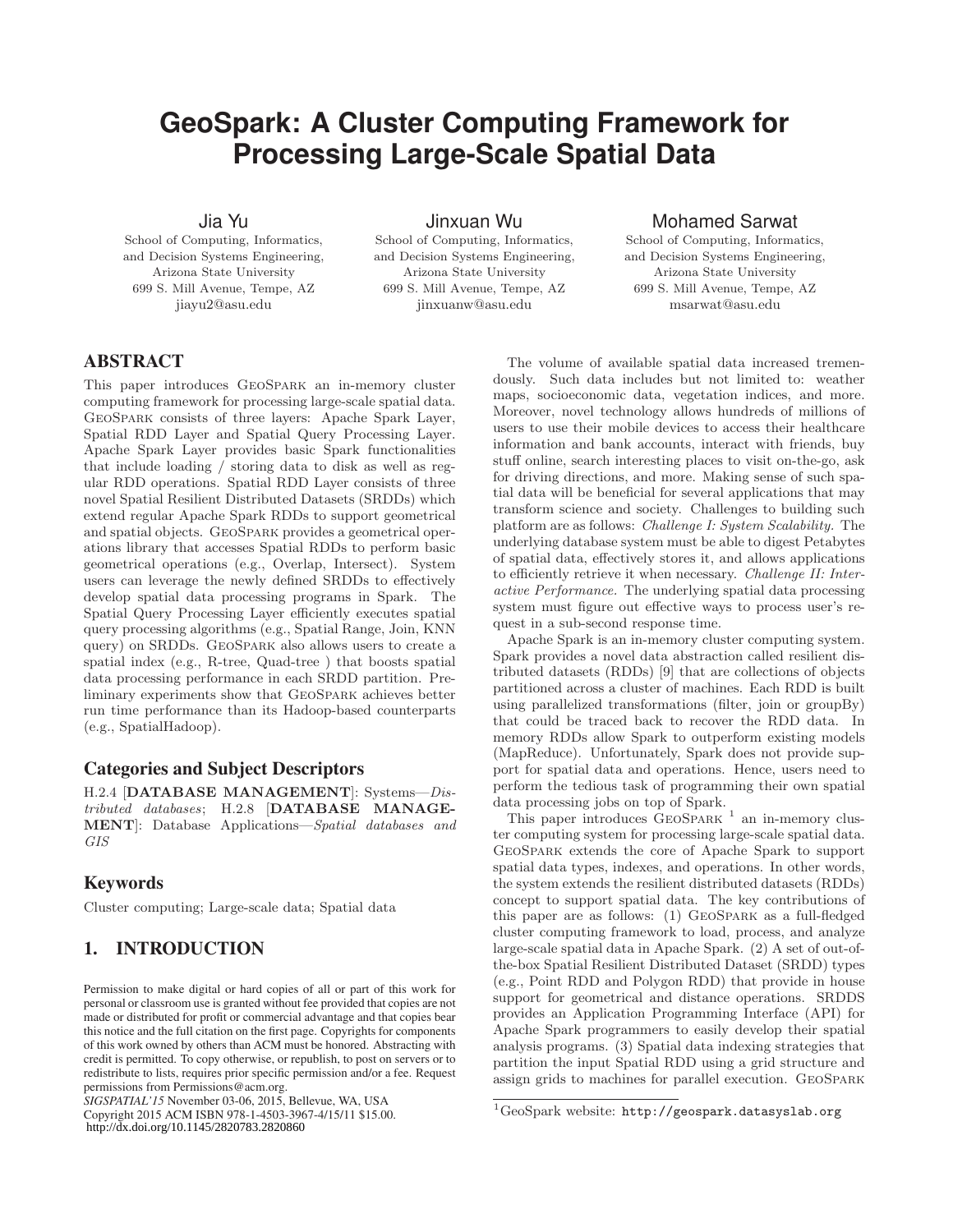

Figure 1: GeoSpark Overview

also adaptively decides whether a spatial index needs to be created locally on a Spatial RDD partition to strike a balance between the run time performance and memory/cpu utilization in the cluster. Experiments show that GeoSpark achieves better run time performance than its Hadoop-based counterparts (e.g., SpatialHadoop).

The rest of this paper is organized as follows. Section 2 highlights the related work. GEOSPARK architecture is given in Section 3. Preliminary experiments that evaluate GeoSpark are given in Section 4. Finally, Section 5 concludes the paper.

## 2. BACKGROUND AND RELATED WORK

**Spatial Database Systems.** Spatial database operations are vital for spatial analysis and spatial data mining. Spatial range queries inquire about certain spatial objects exist in a certain area (e.g., Return all parks in Phoenix). Spatial join queries are queries that combine two datasets or more with a spatial predicate, such as distance relations (e.g., find the parks that have rivers in Phoenix). Spatial k-Nearest Neighbors queries find the k nearest objects to a given spatial object (e.g., show the 10 nearby restaurants). Spatial query processing algorithms usually make use of spatial indexes to reduce the query latency. For instance, R-Tree [3] provides an efficient data partitioning strategy to efficiently index spatial data. Its key idea is that group nearby objects and put them in the next higher level node of the tree. Quad-Tree [8] is also a spatial index that recursively divides a two-dimensional space into four quadrants.

**Parallel and Distributed Spatial Data Processing.** As the development of distributed data processing system, more and more people in geospatial area direct their attention to deal with massive geospatial data with distributed frameworks. Hadoop-GIS [1] utilizes global partition indexing and customizable on demand local spatial indexing to achieve efficient query processing. SpatialHadoop [2], a comprehensive extension to Hadoop, has native support for spatial data by modifying the underlying code of Hadoop. MD-HBase [6] extends HBase, a non-relational database



Figure 2: SRDD partitioning

runs on top of Hadoop, to support multidimensional indexes which allows for efficient retrieval of points using range and kNN queries. Parallel SECONDO [4] combines Hadoop with SECONDO, a database which can handle non-standard data types, like spatial data, usually not supported by standard systems. Although these systems have well-developed functions, all of them are implemented on Hadoop framework. That means they cannot avoid the disadvantages of Hadoop, especially a large number of reads and writes on disks.

## 3. GEOSPARK ARCHITECTURE

As depicted in Figure 1, GeoSpark consists of three main layers: (1) Apache Spark Layer: that consists of regular operations that are natively supported by Apache Spark. These native functions are responsible for loading / saving data from / to persistent storage (e.g., stored on local disk or Hadoop file system HDFS). (2) Spatial Resilient Distributed Dataset (SRDD) Layer (Section 3.1). (3) Spatial Query Processing Layer (Section 3.2).

### 3.1 Spatial RDD (SRDD) Layer

This layer extends Spark with spatial RDDs (SRDDs) that efficiently partition SRDD data elements across machines and introduces novel parallelized spatial transformations and actions (for SRDD) that provide a more intuitive interface for users to write spatial data analytics programs. The SRDD layer consists of three new RDDs: PointRDD, RectangleRDD and PolygonRDD. One useful Geometrical operations library is also provided for every spatial RDD.

**Spatial Objects Support.** GeoSpark supports various spatial data input format (e.g., Comma Separated Value, Tab Separated Value and Well-Known Text). Each type of spatial objects is stored in a SRDD, PointRDD, RectangleRDD or PolygonRDD. GeoSpark provides a set of geometrical operations which is called Geometrical Operations Library. This library natively supports geometrical operations. For example, Overlap(): Finds all of the internal objects which are intersected with others in geometry; MinimumBoundingRectangle(): Finds the minimum bounding rectangles for each object in a Spatial RDD or return a large minimum bounding rectangle which contains all of the internal objects in a Spatial RDD; Union(): Returns the union polygon of all polygons in this RDD.

**SRDD Partitioning.** GeoSpark automatically partitions all loaded Spatial RDDs by creating one global grid file for data partitioning. The main idea for assigning each element in a Spatial RDD to the same 2-Dimensional spatial grid space is as follows: Firstly, split the spatial space into a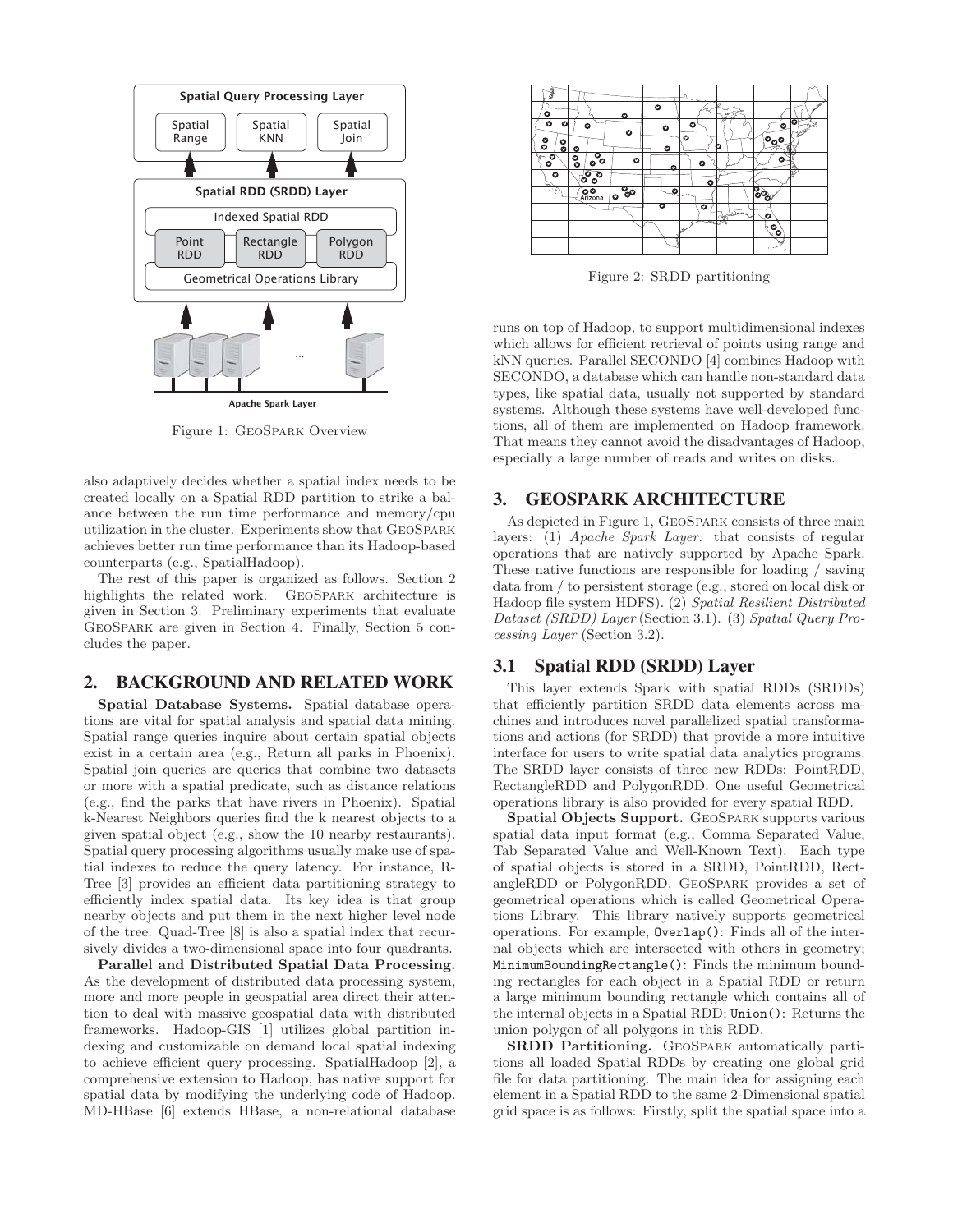

Figure 3: Query execution model

number of equal geographical size grid cells which compose a global grid file. Then traverse each element in the SRDD and assign this element to a grid cell if the element overlaps with this grid cell. If one element intersects with two or more grid cells, then duplicate this element and assign different grid IDs to the copies of this element. Figure 2 depicts tweets in the U.S. at a particular moment, tweets and states are assigned to respective grid cells.

**SRDD Indexing.** Spatial indexes like Quad-Tree and R-Tree are provided in Spatial IndexRDDs which inherit from Spatial RDDs. Users are able to initialize a Spatial IndexRDD. Moreover, GeoSpark adaptively decides whether a local spatial index should be created for a certain Spatial IndexRDD partition based on a tradeoff between the indexing overhead (memory and time) on one-hand and the query selectivity as well as the number of spatial objects on the other hand.

#### 3.2 Spatial Query Processing Layer

This layer supports spatial queries (e.g., Range query and Join query) for large-scale spatial datasets. After geometrical objects are stored and processed in the Spatial RDD layer, user may invoke a spatial query provided in Spatial Query Processing Layer. GeoSpark processes such query and returns the final results to the user. Figure 3 gives the general execution model followed by GeoSpark . This execution model implements the algorithms proposed by [5] and [10]. To accelerate a spatial query, GeoSpark leverages the grid partitioned Spatial RDDs, spatial indexing, the fast in-memory computation and DAG scheduler of Apache Spark to parallelize the query execution.

**Spatial Range Query.** GEOSPARK executes the spatial range query algorithm following the execution model: Load target dataset, partition data, create a spatial index on each SRDD partition if necessary, broadcast the query window to each SRDD partition, check the spatial predicate in each partition, and remove spatial objects duplicates that existed due to the data partitioning phase.

Spatial Join Query. GEOSPARK executes the parallel spatial join query following the execution model. GeoSpark first partitions the data from the two input SRDDs as well as creates local spatial indexes (if required) for the SRDD which is being queried. Then it joins the two datasets by their keys which are grid IDs. For the spatial objects (from the two SRDDs) that have the same grid ID, GeoSpark calculates their spatial relations. If two elements from two SRDDS are overlapped, they are kept in the final results. The algorithm continues to group the results for each rectangle. The grouped results are in the following format: Rectangle, Point, Point, ... Finally, the algorithm removes the duplicated points and returns the result to other operations or saves the final result to disk.

**Spatial KNN Query.** To process a Spatial KNN query, GeoSpark uses a heap based top-k algorithm[7], which contains two phases: selection and merge. It takes a partitioned SRDD, a point  $P$  and a number  $k$  as inputs. To calculate the  $k$  nearest objects around point  $P$ , in the selection phase, for each SRDD partition GeoSpark calculates the distances between each object to the given point  $P$ , then maintains a local heap by adding or removing elements based on the distances. This heap contains the nearest  $k$  objects around the given point P. For IndexedSRDD, the system can utilize the local indexes to reduce the query time. After the selection phase, GeoSpark merges results from each partition, keeps the nearest  $k$  elements that have the shortest distances to  $P$ and outputs the result.

#### 4. EXPERIMENTS

This section provides preliminary experimental evaluation that studies the run time performance of the following large-scale spatial data processing systems: (1) GeoSpark\_NoIndex | QuadTree | RTree: GeoSpark approach without spatial index, with spatial Quad-Tree or R-Tree index. In these approaches, data is partitioned according grids. Required spatial indexes are created on each partition after data partitioned. (2) Spatial-Hadoop\_NoIndex | RTree: SpatialHadoop approach without spatial index or with spatial R-Tree index.

**Experimental Setup.** Our cluster setting on Amazon EC2 is as follows: (1) CPU per worker: 8 Intel Xeon Processors operating at 2.5 GHz with Turbo up to 3.3 GHz. (2) Memory per worker: 61 GB in total and 50 GB registered memory in Spark and Hadoop. (3) Storage per worker: Amazon general purpose SSD. We deploy Ganglia, a scalable distributed monitoring system for high performance computing systems such as clusters, on our Amazon EC2 experimental cluster.

**Datasets.** We use three real spatial datasets extracted from TIGER files in our experiments: Zcta510 1.5 GB dataset, Areawater 6.5 GB dataset and Edges 62 GB dataset. They contain all the cities, all the lakes and all the meaningful boundaries in the US in rectangle format correspondingly. All of the datasets are preprocessed by SpatialHadoop and are open to the public on its website [2].

## 4.1 Impact of Data Size

This section compares GeoSpark on TIGER Areawater 6.5 GB dataset with TIGER Edges 62 GB dataset as well as SpatialHadoop. They are tested on 16 nodes cluster. Their performance are shown in Figure 5. As depicted in Figure 5, GeoSpark and SpatialHadoop cost more run time on the large dataset than that on the small one. However, GeoSpark achieves much better run time performance than SpatialHadoop in both datasets. This superiority is more obvious on the small dataset. The reason is that GeoSpark can cache more percentage of the intermediate data in memory on the small scale input than that on the large one. That accelerates the processing speed.

### 4.2 Performance of Spatial Iterative Analysis

Spatial co-location pattern recognition is defined as two or more species are ofter located in a neighborhood rela-